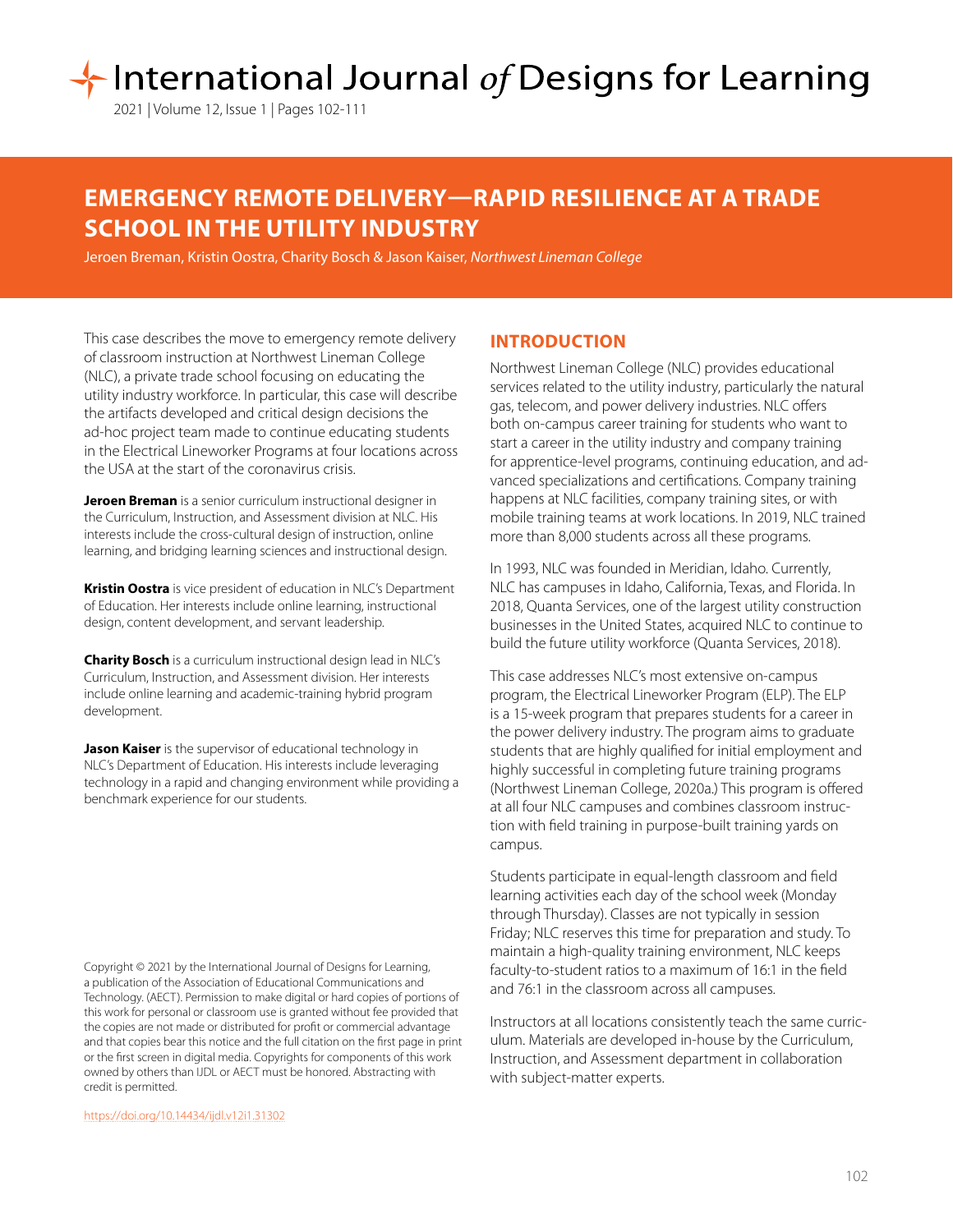Classroom courses always include a syllabus, textbook, slide decks, instructor notes, and a 25-question multiple-choice exam. Often there are also handouts, such as activity sheets. For consistency, NLC does not allow instructors to change slide decks but does expect them to augment the lessons with stories and examples from personal industry experience.

#### **Essential Critical Infrastructure Workers**

When the novel coronavirus (COVID-19) pandemic resulted in more and more state governments regulating the closure of businesses and initiating stay-at-home or lockdown orders for the inhabitants, the communication and energy industries were among those deemed essential for the "federal critical infrastructure sectors" as defined by the Department of Homeland Security's Cybersecurity & Infrastructure Security Agency (CISA, 2020). NLC leadership, in constant contact with relevant local and state governments, was able to design a business model that allowed campuses to stay open while adhering to the strictest CDC guidelines for cleanliness and social distancing. There was enough space at NLC campus training yards to have smaller groups train farther apart (see Figure 1.) But for the program with the largest number of students, the Electrical Lineworker Program,

classroom space would not be big enough to maintain a six-foot distance between students nor adhere to maximum group sizes.

#### **Project Resilience**

On March 18, NLC started *Project Resilience* to "establish effective but temporary educational solutions for our campus programs." The deadline for starting with these solutions was March 23 at 8 am EST.

The project leader named the effort Project Resilience out of a desire to put a positive spin on the unfortunate pandemic circumstances. During press briefings at the White House, many of the folks on the Coronavirus Pandemic Response Team would comment on the American people's resilience. They said that while situation and response efforts were difficult, Americans would pull through because of our ability to persevere. Wanting to tap into that national spirit, the project leader decided to name the project team after one of the American people's most defining characteristics.

Project Resilience would do the following:



FIGURE 1. NLC California training yard with enough space and workstations (for example, poles and bucket trucks) to spread smaller groups out far enough to adhere to group-size and social distancing regulations.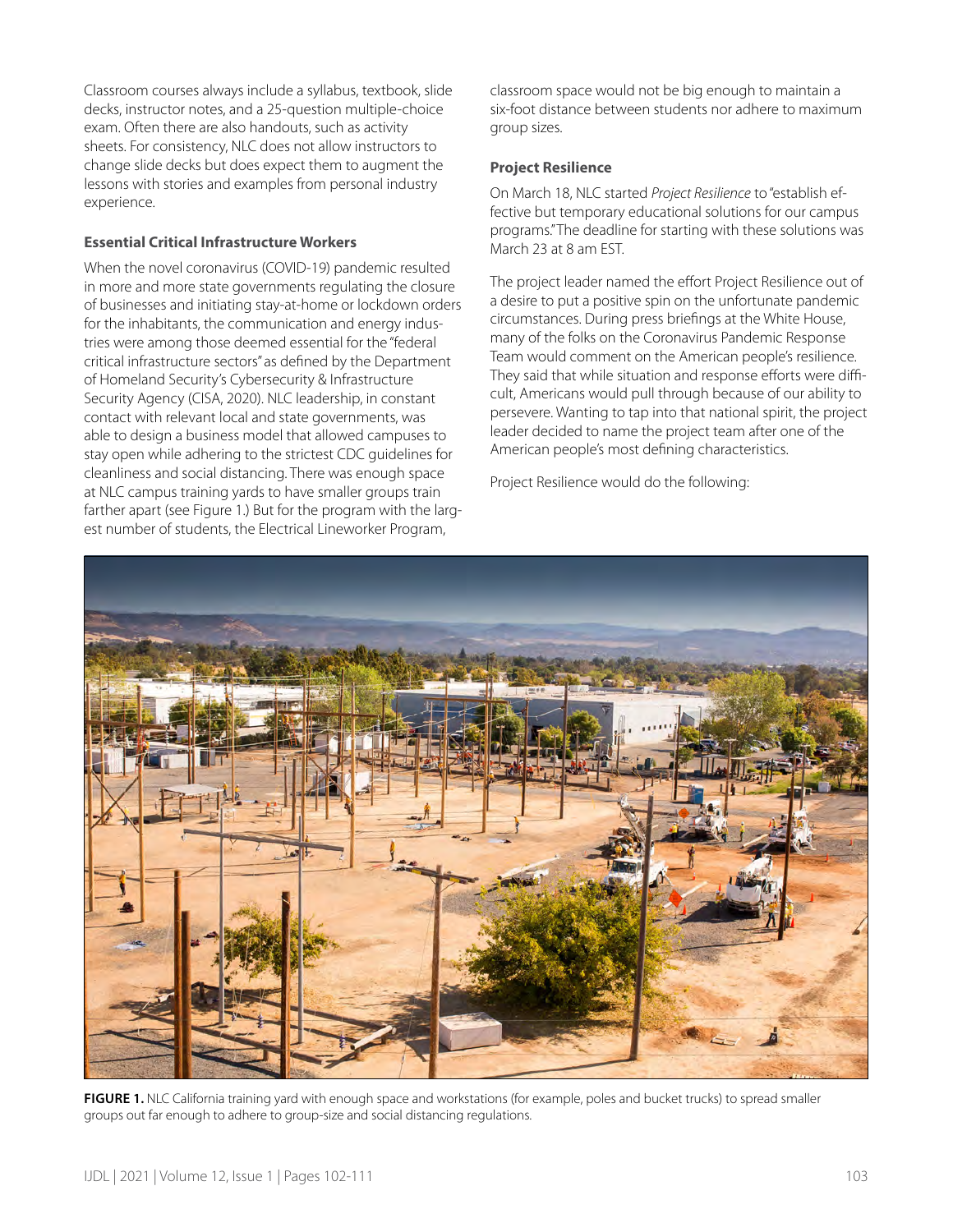- Help NLC implement educational solutions quickly to deal with the challenges of the novel coronavirus (COVID-19).
- Allow NLC to go back to pre-pandemic methods quickly when possible.

All of this set the stage for the project's strategic plan. The project leader used the definitions of resilience (Collins English Dictionary, 2012) to define the mission statement:

- The capacity to recover quickly from difficulties; toughness—translated into the ability for NLC to recover quickly from difficulties; the toughness of NLC.
- The ability of a substance or object to spring back into shape; elasticity—as in the capacity of NLC to bounce back into shape.

The project team consisted of a project lead with an extensive background in the design and development of educational programs, materials, and procedures, two instructional designers from NLC's Curriculum, Instruction, and Assessment team, three media specialists from NLC's media production subsidiary (NLC Creative), two coordinators, and a communications specialist. Further, there were representatives from the following functions: campus operations, training specialists, IT, and NLC's Department of Education. The project lead reported to a small group of leaders, including the president of NLC, the chief operations officer, and the Covid-19 response team. They managed all COVID-related procedures at NLC. Where needed, the team received support from other staff members at all locations.

The team first got together on a Wednesday and had to have students up and running fully remote for academic classes by the following Monday. The lone goal or objective was to slow the spread of the coronavirus by preventing massive gatherings of students. The team's strategic plan focused on dispersing students across all of NLC's subject areas: knowledge, skill, and behavior (Northwest Lineman College, 2020b). The conceptual objectives for what the team would accomplish are as follows:

Project Resilience will:

- Take current classroom training and turn it into a webinar that students access. Instructors will teach as usual but without a face-to-face student audience.
- Identify alternatives to paper testing.
- Identify alternatives to the current student to instructor ratios. Students WILL maintain their hands-on training, but ratios and schedules may need to adjust due to increasing regulatory demands on group sizes.
- Ensure that all solutions and communications set the expectation for appropriate and educationally-focused behavior during these temporary measures.

The entire project group would only meet twice. The project leader had clearly defined tasks for each of the members. So, most of the work happened in subgroups. For example, the media specialists worked with IT and instructional designers to set up the online learning environment, the instructional designers worked with technical communicators to update the curriculum, and one coordinator worked with campus staff on scheduling. Representation from the different campuses, particularly involving the training staff, was essential for creating buy-in for the project if staying afloat was not motivation enough.

In the rest of this case, we describe the design decisions, materials, and processes the team created to quickly prepare the classroom portion of NLC's Electrical Lineworker Program for emergency remote delivery.

## **CRITICAL DECISIONS**

In this section of the design case, we will discuss the design decisions the project team made. We will discuss selecting the tool for the emergency remote delivery of classroom instruction, accessibility, the criteria and constraints for the development of educational materials, and the moderator, instructor, and monitor's roles.

## **Tool Selection**

The first hurdle in the project was determining how we were going to move everyone online. Initially, the team planned to purchase GoToWebinar or GoToMeeting for webinar-like academic sessions. However, after a quick chat with staff from NLC Creative, we decided to explore Zoom. One of the creative team's members had been using Zoom in a largescale setting. Zoom had worked nicely for virtual discussions with a large group of professionals. Plus, NLC already used Zoom for corporate meetings.

A small team of media, IT, and instructional design specialists assembled to test Zoom. They looked at the software's settings, requirements, and options. The team built a digital Zoom room for every physical classroom on every campus about 15 rooms in total. The team tested the difference between Zoom Meeting and Zoom Webinar (Zoom, 2020). Zoom Meeting provided access for up to 300 participants for an unlimited time, and we could share a single link for all of our classrooms. Zoom Webinar allowed access for up to 1,000 participants for an indefinite time, but we had to register each user for each session. Because our class sizes were no more than 75, the Zoom Meeting would accommodate our needs nicely.

Researchers report concerns around failing to plan for technology and infrastructure demands, leading to a poor user experience in education (Fishman & Zhang, 2003; Hartman et al., 2007). The need for a reliable experience was at the forefront of the project leader's mind. Therefore, the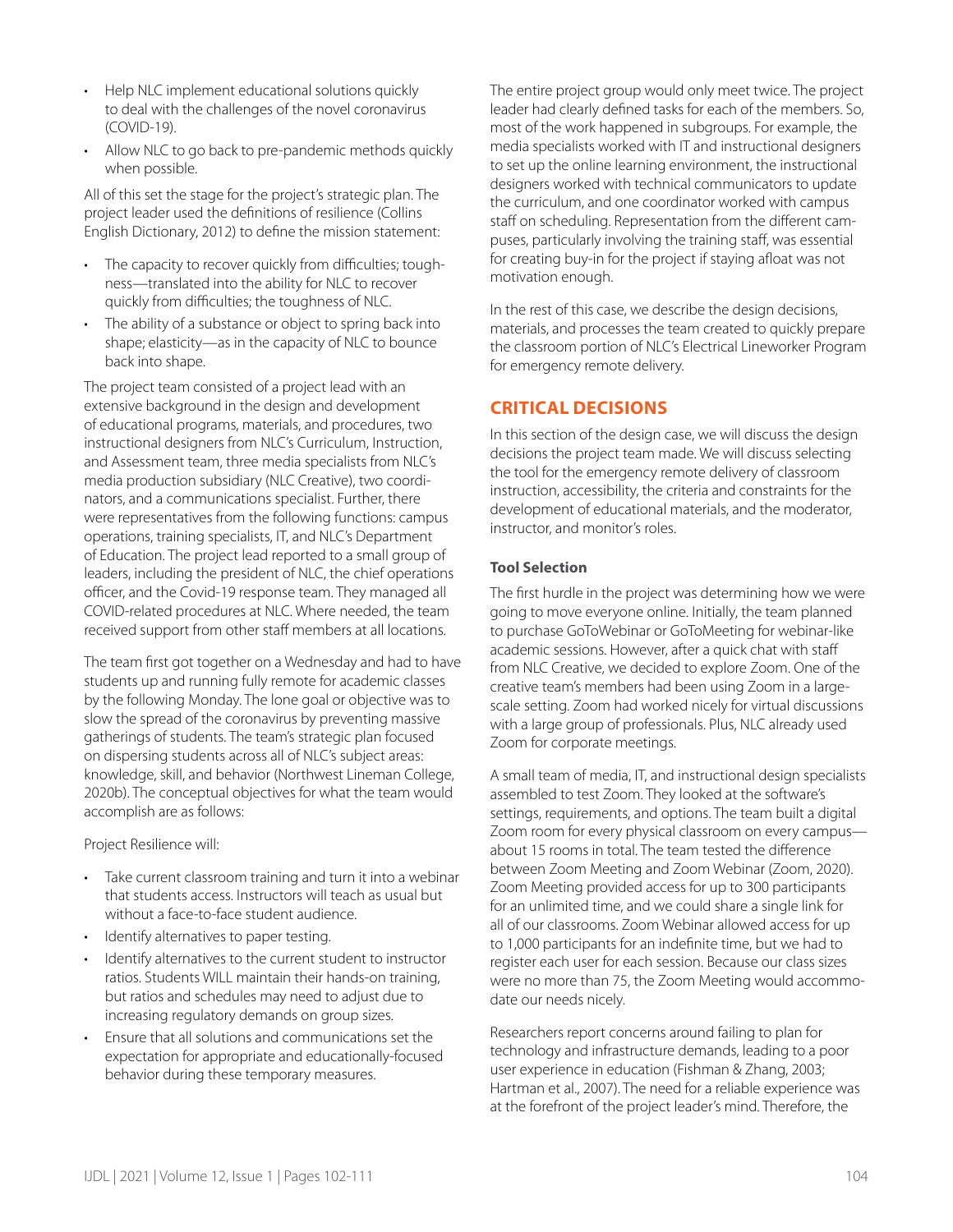first project day's focus was on vetting the Zoom software and testing it out. Along with this testing, we intentionally planned a dry run on Friday, March 20, 2020. If the system failed, we could simply adjust the first day of planned implementation.

## **Access**

One area of planning that the project leader took into account, which the research did not cover, was student access to technology tools. Because NLC did not require students to bring technology tools with them to school, the project team needed to see what technology students had available to them. We assumed most students had access to smartphones and most students would not have a laptop. Therefore, the intended solution would have to work on a smartphone. A crucial piece to planning was understanding the landscape of student devices. The latest statistics from the Pew Research Center (2019) suggested that 72% of all high school graduates have smartphones. It is interesting to note that while many students will have access to some device, Welsh et al. (2018) indicated that 21% of students who bring their device to class would be reluctant to use it for a classroom or field setting. Because we had no idea how many students would have viable devices, the project leader determined a student survey was necessary before getting too far into implementation. Results showed that all but a few students have access to internet-ready devices. The campuses made arrangements with a few individual students to get equipment on a loan basis. Also, given the fact that students would still attend field training on campus for half the day and might live too far away to get there on time if they were at home for the online classroom portion of training, NLC extended their Wi-Fi networks to cover the parking lots, so students could opt to attend class while sitting in their cars if needed.

## **First, Focus On The Basics**

Some research argues that cycles to plan for online learning should be approximately five to seven years (Picciano, 2015). The project leader's time frame in planning Project Resilience was not years but hours. The project leader had about six hours of planning time before meeting with the project team to go through the plans. Due to this project's emergency nature, the project leader prioritized a focus on getting the materials adequate for online delivery. NLC leadership instructed the project team to toss anything cumbersome out and minimally adapt application activities to work through Zoom. If an application activity required a significant change to fit the online format, leadership told the project team to omit it from the slide deck. "First, focus on getting the presentation of the vital information ready, worry about more complex interactivity later." Leadership and the project leader made this decision because of the need to implement online delivery in five days. The short timeline required a

focus on the basics, knowing that we would have an opportunity to improve the materials over time.

#### **Moderator Role**

The project team decided to add a moderator to each online classroom. This decision was grounded in one of the instructional designer's experiences related to online content delivery through synchronous methods such as a webinar. In webinars, a presenter often focuses on delivering content, while a moderator guides the process and focuses on technology.

In webinars, moderators support the live conference in various ways (BigMarker, 2017; Cook, 2017). In our case, moderators started the Zoom meeting around ten minutes before the start of class. The moderators would customize and display a welcome slide with course title, instructor name, moderator name, and Zoom setup information. Moderators welcomed students upon entry, and every two or three minutes re-introduced the Zoom setup. At the class's start time, the moderators showed a second slide with expected classroom behavior (see Figure 2.) Moderators explained this slide and then introduced the instructor for the course.

Once the class started, the moderators reminded the instructor two or three times about taking attendance. The moderator then recorded the result on a roster. They continued to support the instructor by solving technical problems for students, posting poll questions, monitoring the chat for students' questions, and summarizing students' answers to activities and questions that the instructor introduced. As Ley (2019) suggests as best practice, the moderators facilitated two-way communication rather than having just one speaker presenting the whole time.

Moderators also pasted links to videos used in the presentation in the chat. Doing so was necessary because a bandwidth issue prevented videos from playing in the Zoom session without interference. For technical support, the IT department had support staff available at each of the four campuses. These were the regular IT support staff that every campus already had. Finally, the moderator recorded the sessions for students to view later or for absent students to make up the lesson.

Initially, NLC chose tech-savvy staff from the media production department to serve as moderators. After a few weeks, as workloads required them in their regular roles again, colleagues who had shown interest in supporting the effort replaced them. And, as the pandemic continued, NLC has since recruited seven virtual classroom moderators.

#### **Instructor Role**

NLC's instructors, also known as training specialists, are all second-career educators. Applicants for training specialist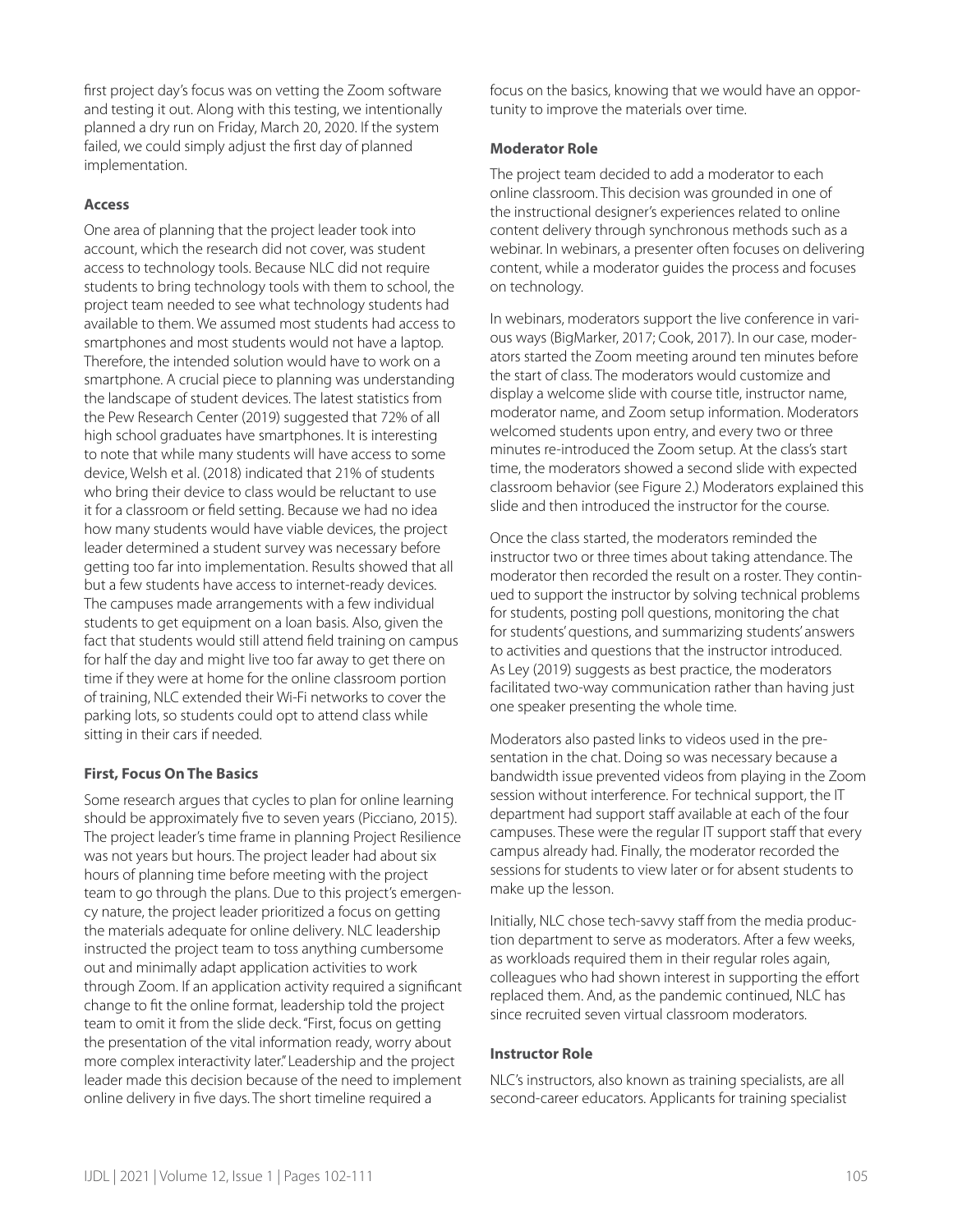

FIGURE 2. Customizable welcome slides. Moderators prepared these slides for each lesson so students would know they entered the correct Zoom room. Especially in the early days, it was important to remind students about features, available support, and expected behavior.

positions first and foremost need to be experienced journeyman lineworkers to qualify for an instructor role in the Electrical Lineworker Program, which means they have completed a four-year apprenticeship program. Beyond that, they will have worked at least eight years in the linework trade. When NLC hires a new training specialist, the training specialist receives thorough initial training in NLC's educational model and delivery approaches. The use of technology in the classroom used to be limited to using a tablet, PowerPoint, and online quizzing applications. Training specialists' experience with technology, in general, varies greatly. This variance was one reason why the project team decided to add moderators to the Zoom classrooms. Instructors could focus 100% on content delivery, while moderators took care of any technical issues that students encountered.

The project team first selected instructors from training specialists who were confined to their homes because of the novel coronavirus outbreak. The training specialists either belonged to one of the high-risk groups themselves or someone in their household was high risk. Or, the training specialist used to travel to clients to deliver training and because of restrictions could not travel.

## **Monitor Role**

On campuses with larger groups of students, two groups of students attend lectures in two classrooms concurrently. For example, one group would attend an Electrical Grid lecture and the other a Rigging lecture. After one hour and 45 minutes and a short break, instructors would change classrooms and teach the same subjects to the other groups.

At one of NLC's campuses leadership decided it was easier to teach one class at a time to a combined group of 120 students. In those cases, instructors requested the support of a second training specialist. The second training specialist served as a monitor who focused on content-related questions in the chat. As a subject matter expert, the monitor was better able to judge the pertinence of student questions and pass them on to the instructor immediately, save them for a later moment, or answer them directly in the chat. In these sessions the moderator focused on technical questions from students and provided all the other support as described earlier.

After the first group of students completed their program, the large class size was one of the most listed evaluation survey complaints. After receiving this feedback, the campus decided to go back to breaking the classes into two groups and eliminated the monitor position.

## **ARTIFACTS**

Based on a shortlist of guidelines and driven by a concise timeline, the project team made plans for emergency remote delivery of all the classes for the first two days of classes at the Florida, Texas, and Idaho campuses—the Monday and Tuesday after the start of the project. California was on a three-week break between terms of the program. While the emergency remote delivery instruction was underway, the team continued to adapt the rest of the 15-week curriculum to the new situation. In this section, we describe the artifacts used in, and developed for, the emergency remote delivery of classroom training at NLC. We include the Zoom environment, presentation slides and notes, the moderator guide, instructor and moderator training, and a student portal.

## **Zoom**

NLC training specialists delivered lessons through synchronous Zoom meetings to between 20 and 120 students at a time with the moderator's support and, in some cases, the monitor. The moderators start the session and take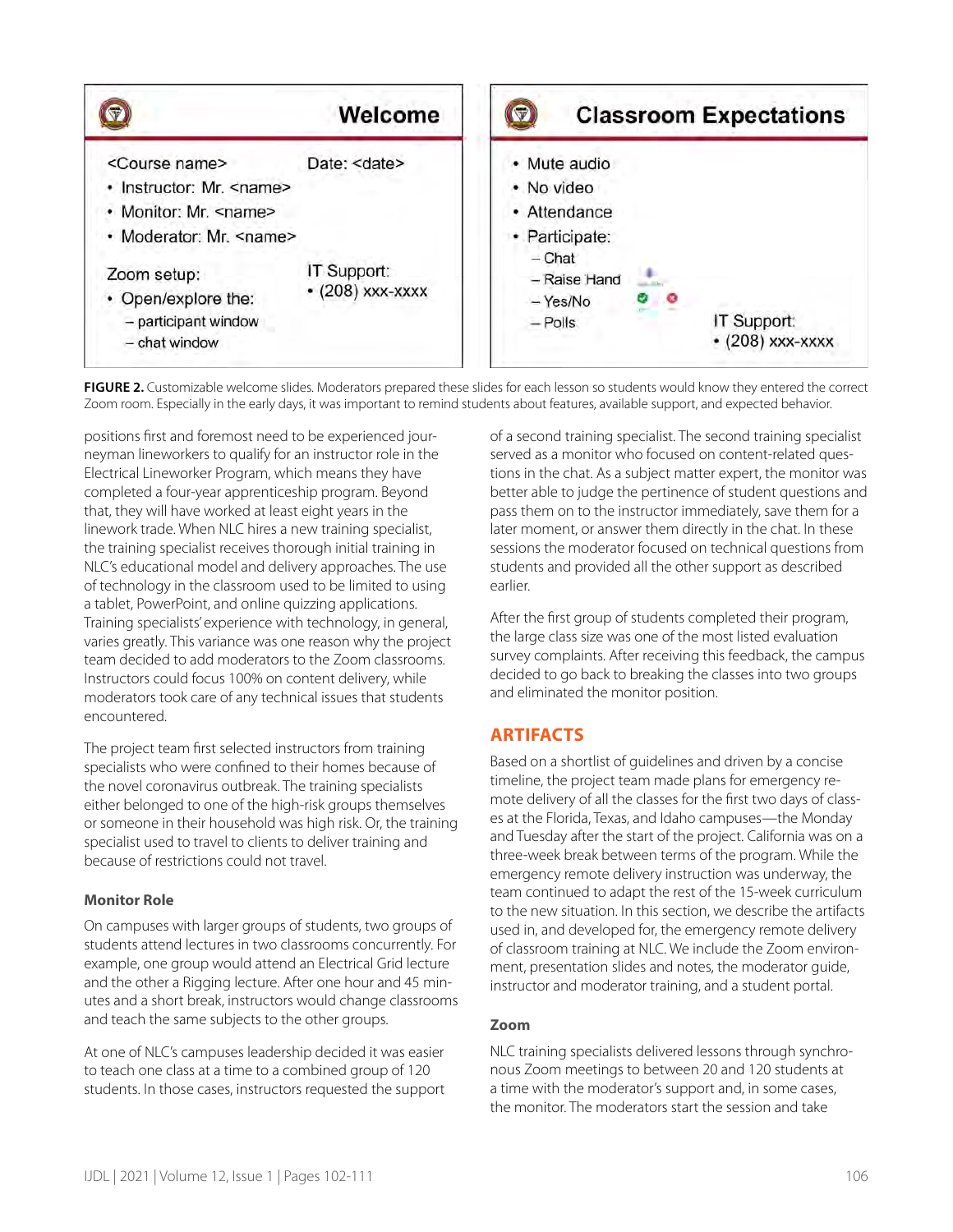attendance. Then they hand it over to the instructor. The instructors use the share screen feature to run through a slide deck presentation with built-in activities and formative assessment. Moderators use Zoom's poll feature to engage students in activities and formative assessments. Moderators also use the chat feature to share links to videos. Students use the share screen feature to demonstrate topics in the lesson, the chat feature to answer questions, and the raise hand feature to ask questions. The project team chose the Zoom platform because NLC already held licenses for the software, and several team members had some experience with it. The project leader was satisfied with the features the platform offered.

#### **Presentation Slides and Notes**

A team of instructional designers and technical communicators prepared unique versions of the existing slide decks to support online delivery. They inserted blank slides every four to five slides for the instructors to use as whiteboards and added attendance slides to remind instructors to take attendance at the beginning of the lesson and again at the end. Some slides involved application activities that the designers could not adapt to the online format. The team omitted those activities from the slide deck. For example, activities where students would get out of their chairs to use whiteboards around the classroom for a group activity.

Designers modified other activities to make them more suitable in the Zoom environment. For example, in the classroom, instructors would call on random students to answer a question. At the beginning of the project, the project team chose not to have students unmute and interact with the instructor and fellow students using audio, as we were concerned about bandwidth. Instructor notes were adapted to reflect alternative interaction methods with students. For example, notes that had previously told the instructor to call on a random student now suggested instructors ask students to type their answers in the chat (see Figure 3.)

In the classroom setting, instructors often passed objects around in the classroom. For example, they might pass around different tools lineworkers use to construct power lines and samples of different sizes of electrical conductors on power lines. Designers removed these elements from the slides and instead added the showing and demonstration of such props to the field training portion of the classes.

## **Moderator Guide**

Staff members selected for the moderator roles had little to no knowledge of the content of the coursework. One of the instructional designers suggested developing a moderator guide. The guide was loosely based on a Webinar Facilitator's Guide by Cook (2020). The instructional designers, supported by two technical communicators, developed moderator



## Evaluation:

1. Give all students time to think

2. Students type answers in the chat

## 3. Monitor / moderator summarize answers

**FIGURE 3.** Revised instructor notes in the slide deck with a redesigned activity that works better in Zoom.

guides for each lesson. The guides provide detailed instructions on what to do before, during, and at the lesson's end. The guides also provide general information about Zoom and the roles of the instructor and the moderator.

In the guide, instructions appear next to a thumbnail of the slide where the moderator would have to act. Figure 4 (next page) shows examples of the types of instructions the moderator would see.

## **Instructor and moderator training**

On short notice, the project team prepared a training on the use of Zoom for the first instructors and moderators. On Friday, before classes would move online the next week, the team offered the Zoom training three times, once for each of the campuses in Florida, Texas, and Idaho where the Electrical Lineworker Program was in session. One of NLC's educational media experts, a member of the project team, took the lead in the training, focusing on Zoom's functionality. The project leader, an instructional designer, and an IT representative were available to explain the proposed educational process and answer questions. The media expert taught training specialists how to show the PowerPoint presentations, turn on video, turn on audio, interact in the chat, and see key information via the participant window. All of our training specialists have a Microsoft Surface Pro. The training session also included instruction on using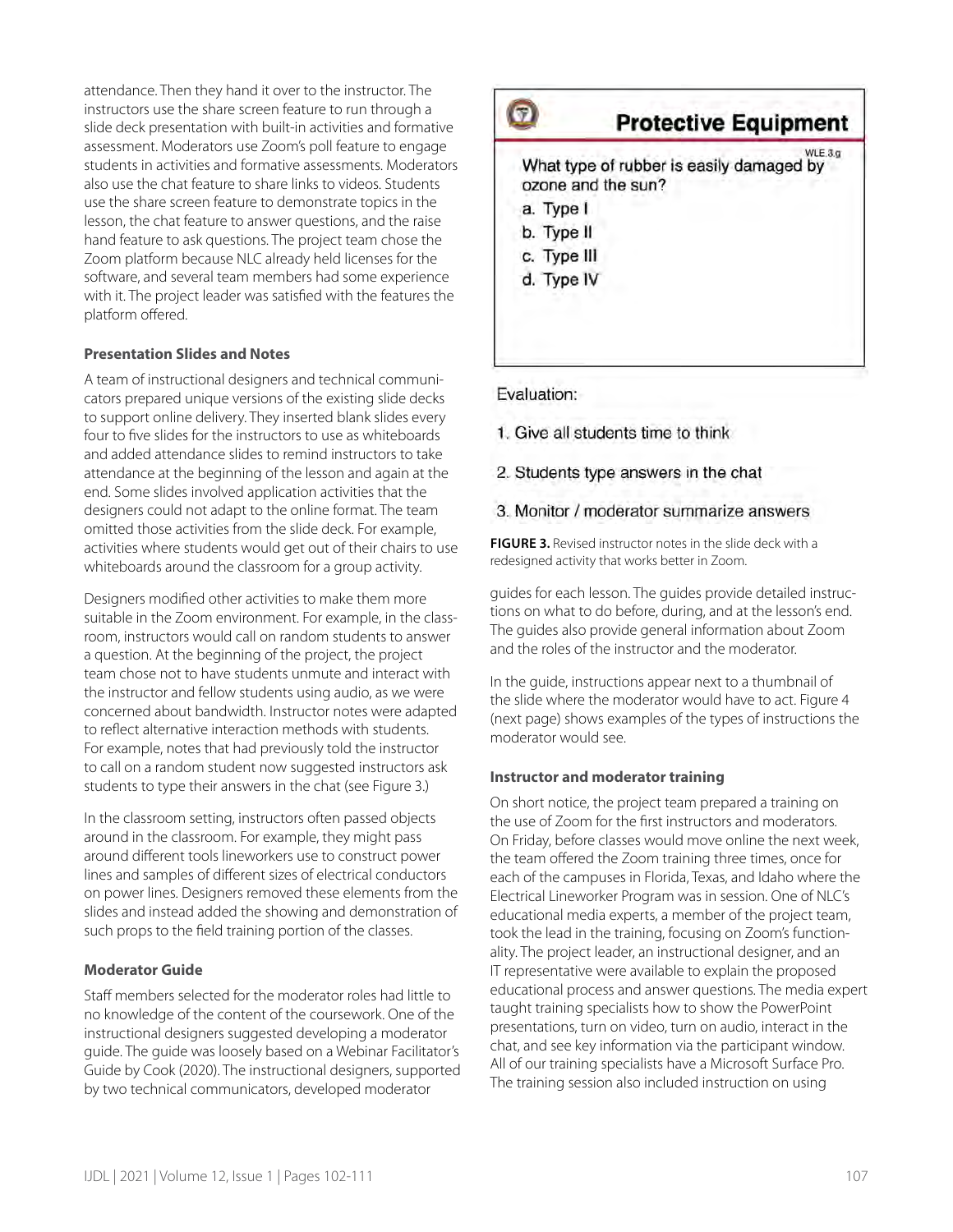| 4<br>Θ<br><b>ATTENDANCE</b>                                                                                                                                                                         | Instructor will ask students to type their name in the<br>chat.<br>Record attendance on register.                                                                                                                                                                                                                                 |  |  |  |
|-----------------------------------------------------------------------------------------------------------------------------------------------------------------------------------------------------|-----------------------------------------------------------------------------------------------------------------------------------------------------------------------------------------------------------------------------------------------------------------------------------------------------------------------------------|--|--|--|
| 5<br>Ω<br><b>Protective Equipment</b><br>$N = 31$                                                                                                                                                   | Instructor asks one or more questions.<br>Students answer in chat.<br>Where needed, feel free to support the monitor and<br>instructor to summarize and highlight elements from<br>the chat.                                                                                                                                      |  |  |  |
| 14<br><b>Protective Equipment</b><br>WLESH WLESA<br>If the phase-to-phase voltage is 24.9 kV.<br>What class of rubber gloves would you use?<br>a. Class 1<br>b. Class 2<br>c. Class 3<br>d. Class 4 | Instructor asks one or more questions.<br>Students answer in chat.<br>Where needed, feel free to support the monitor and<br>instructor to summarize and highlight elements from<br>the chat.                                                                                                                                      |  |  |  |
| 16<br>$\boldsymbol{\mathcal{D}}$<br><b>Inspection and Testing</b>                                                                                                                                   | Put the link for the video in the chat<br>https://www.linemanchannel.com/media/rubber-<br>glove-inspection/7637?rq=rubber%20glove<br>Instructor asks one or more questions.<br>Students answer in chat.<br>Where needed, feel free to support the monitor and<br>instructor to summarize and highlight elements from<br>the chat. |  |  |  |

**FIGURE 4.** Instructions in the guide to support our moderators, none of whom were educators, had lineworker experience, or extensive knowledge of NLC's curriculum and classroom delivery methods. This figure highlights four different situations that a moderator might encounter.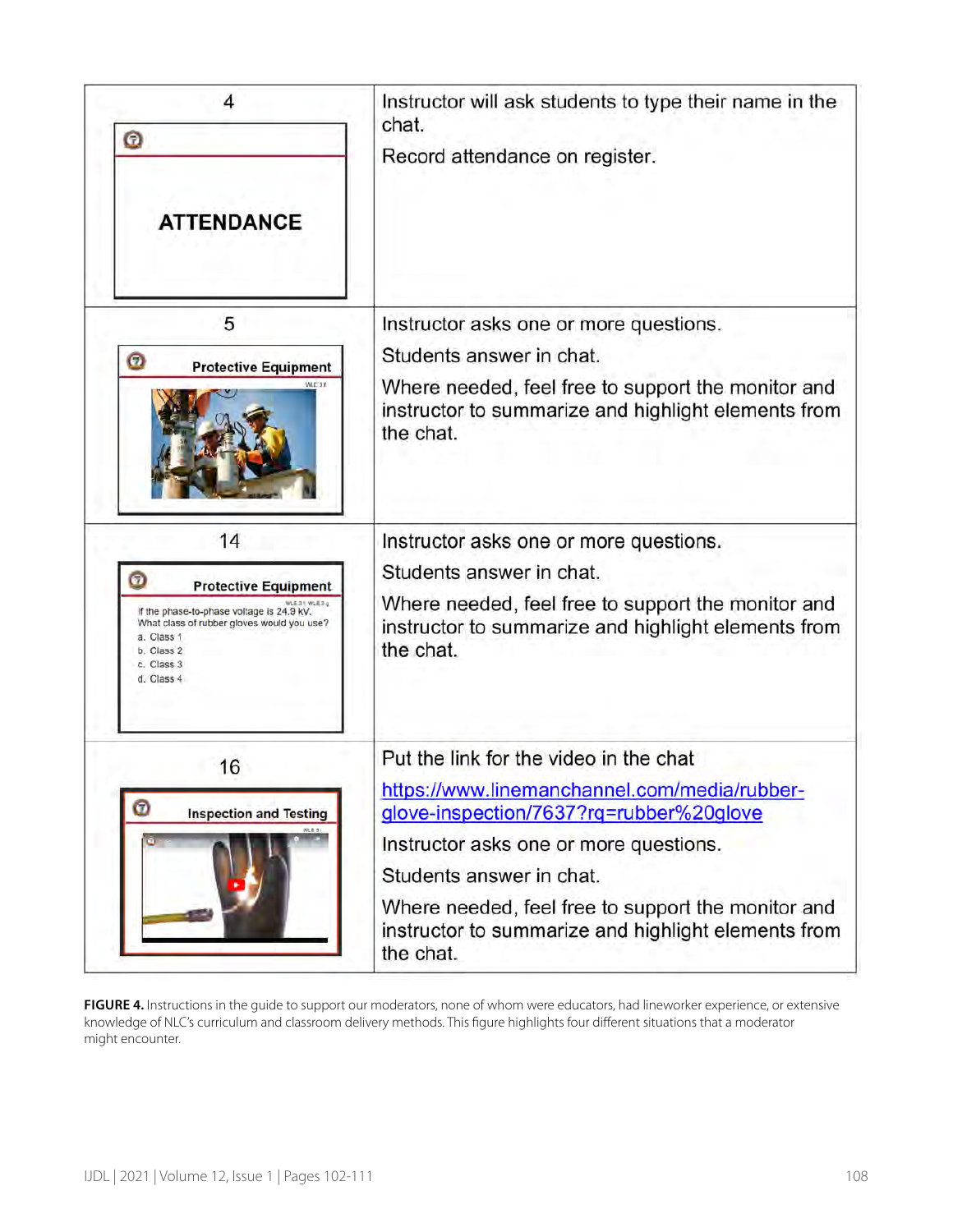features like the Surface Pro pen inside the Zoom interface. The sessions also included some one-on-one time between training specialists and the moderators that would work together. The training specialists and moderators exchanged phone numbers and made necessary arrangements for the first day of online class. They were then able to communicate and agree on logistics like when they would join the Zoom classroom prior to the beginning of class.

Gay (2016) investigated characteristics around instructor readiness for online learning. The survey suggested that a well-prepared online instructor should have adequate hardware such as a dedicated network connection. Additionally, these instructors should routinely communicate with other people via online platforms and also be self-motivated learners themselves (Gay, 2016). During our rushed timeline, we did not consider any of these variables for our training specialists. We simply put someone into the situation so they could continue to teach.

To get the moderators ready, we hosted a collaborative session with team members from NLC Creative. The same media expert who delivered training specialist training also taught moderators how to use the Zoom interface. This training included how to log into the system, communicate with students, take attendance, post recordings, and communicate with campuses. During the training, we shared the welcome slides that moderators would use to explain to students how to participate in the Zoom software. The instructional designers also introduced the Moderator's Guide during this training.

In the following weeks, the project team repeated training as needed. More and more classes were ready to be delivered online, involving more training specialists and moderators. After six weeks, the project team organized a best practices webinar to share experiences, tips, and tricks. The project leader and a member of NLC's Learning and Development team (who specializes in delivering NLC professional technical educator courses) moderated this webinar. The webinar featured three training specialists who shared their tips and tricks for smooth online delivery and discussed topics such as "motivation and engagement in the online classroom" and "strategies for delivering the course activities in an online environment."

It became clear that some training specialists feel more comfortable in the Zoom environment than others. For example, one instructor shared how he happily included students in conversations, allowing them to unmute, and how he worked together with the moderator to make sure all students got turns. Another instructor working from home shared how he set up his workstation with technology such as a high-end microphone and multiple computers to support a quality online presentation. And a third instructor

shared his tip asking students to use the private chat between students and instructor to send their answers to questions. That way, everyone had an opportunity to think about a question without seeing the quick responses in the general chat.

## **Student Portal**

At the start of this project, NLC was not using online learning technology for on-campus career programs. In the first few weeks, program administrators on campuses sent a large volume of emails and texts to many students informing them about schedules, Zoom room links, and providing handouts. Zoom meeting links did not always work, and the students were confused by all the information sent to them. Additionally, not all emails and text messages were being delivered due to some spam filters. The program administrators expressed the need to get information out to the students in a timely, single-location manner. To streamline student communication, one member of the project team built a student portal using an existing admissions platform that all students could already access.

This admissions platform is an implementation of the TargetX recruitment suite [\(https://www.targetx.com/](https://www.targetx.com/)), which facilitates the enrollment process and synchronizes information with the customer-relation management software Salesforce that NLC uses for its different programs ([https://www.](https://www.salesforce.com/) [salesforce.com/](https://www.salesforce.com/)). Before COVID, the admissions platform's use ended as soon as students entered their first day of school. There was simply no need to log in again. However, the platform was the one digital system that all students already had a username and password for, and it was easy to add a page to the existing system for information, links, and handouts. This platform became the student portal.

All campuses have their own landing page on the portal.

The portal includes seven areas:

- **• Announcements.** The first page that opens up when a student logs in. It presents all the new information for students.
- **• Class schedule.** This section includes a full term calendar and a detailed weekly schedule, including Zoom classroom links that—when clicked—take students directly to the classroom. Also included are office hour schedules and schedules of optional courses throughout the term.
- **• Documents**. This section includes all the term documents and general documents that students need to use, hand in, or have access to during their 15-week program. This page has all the information laid out with clickable links and either takes students to a cloud-based filing system or directly to the document (Figure 5 shows a sample documents page).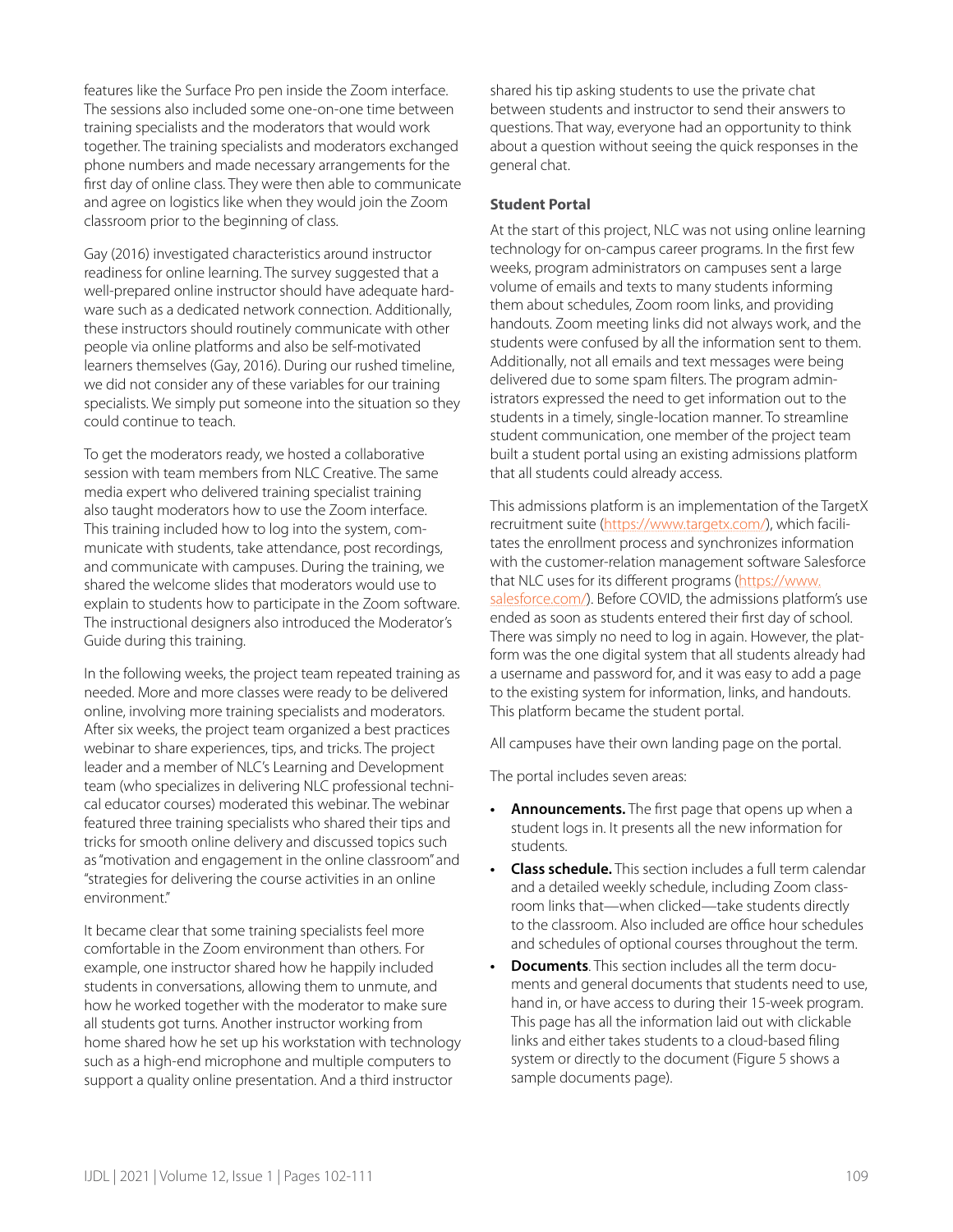| $+$<br>• • •<br>nlc.force.com/currentstudent/1 X   |                                                     |                     |                         |                                |             |  |  |
|----------------------------------------------------|-----------------------------------------------------|---------------------|-------------------------|--------------------------------|-------------|--|--|
| Northwest Lineman College<br><b>Student Portal</b> |                                                     |                     |                         |                                |             |  |  |
| <b>Class Schedule</b><br><b>Announcements</b>      | <b>Documents</b>                                    | <b>Field Videos</b> | <b>Classroom Videos</b> | <b>Campus Staff</b>            | More $\sim$ |  |  |
| <b>DOCUMENTS</b>                                   |                                                     |                     |                         |                                |             |  |  |
| <b>AMP CLASSROOM</b>                               |                                                     |                     | <b>VOLT CLASSROOM</b>   |                                |             |  |  |
| <b>Zoom Room Link</b>                              |                                                     |                     | <b>Zoom Room Link</b>   |                                |             |  |  |
| <b>TERM DOCUMENTS</b>                              | <b>GENERAL DOCUMENTS</b>                            |                     |                         | <b>ASSIGNMENTS</b>             |             |  |  |
| <b>Student Request Form</b>                        | <b>Climbing Booklet</b>                             |                     |                         | <b>COVID Questons</b>          |             |  |  |
| <b>Test Review Sign Up</b>                         | <b>Distribution Material Identification Booklet</b> |                     |                         | <b>How to Upload Documents</b> |             |  |  |
| <b>OJL Sheet</b>                                   | <b>Framing Booklet</b>                              |                     |                         |                                |             |  |  |

**FIGURE 5.** Example of the documents page on the student portal for NLC's California campus. The portal alleviated the administrative staff from sending mass emails and prevented mistakes that happened with such mailings.

- **• Field videos.** In this section campus staff store locally-produced instructional videos that students can view to prepare them for field training.
- **• Classroom videos.** Classroom sessions are recorded and made available to the students for two weeks. In that period, students can review classes anytime and as many times as they would like. NLC keeps all class recordings beyond the two weeks in an archive.
- **• Campus staff.** This page is a list of campus staff with pictures, names, and titles to support putting faces to names in the remote learning environment.
- **• COVID-19.** This section has up-to-date policies related to the pandemic that are relevant for the students.

One central point of contact in Idaho updates the portals for the campuses. Administrative staff at each campus send their announcements and documents to this point of contact. The central contact person also coordinates the pool of moderators who send in the recordings from the lectures every day for uploading.

Students must use the portal to check their schedules and to find the Zoom links for class. Feedback from students who completed the program shows that they particularly appreciate the ability to review lectures. And instructors

refer students to the portal frequently to find documents or announcements.

## **CONCLUSION**

In five days, the project team developed lesson plans and moderator guides for the first two days of six different courses, trained five instructors and six moderators, and informed several hundred students about the new procedures for the emergency remote delivery of the Electrical Lineworker Program's classroom component. Instructors subsequently delivered these lessons first at three, and later at four, campuses while continuing to prepare the following lessons until the team transformed the entire curriculum of the 15-week program for online delivery. Sharing of experiences between training specialists, moderators, and the project team continues to be important. As the pandemic continues, NLC continues to deliver the classroom portion of ELP online and continues to graduate the future workforce for one of the country's essential industries.

## **REFERENCES**

BigMarker. (2017, April). *The role of the webinar moderator*. [https://medium.com/@BigMarker/](https://medium.com/@BigMarker/the-role-of-the-webinar-moderator-8a614ecc6fe1) [the-role-of-the-webinar-moderator-8a614ecc6fe1](https://medium.com/@BigMarker/the-role-of-the-webinar-moderator-8a614ecc6fe1).